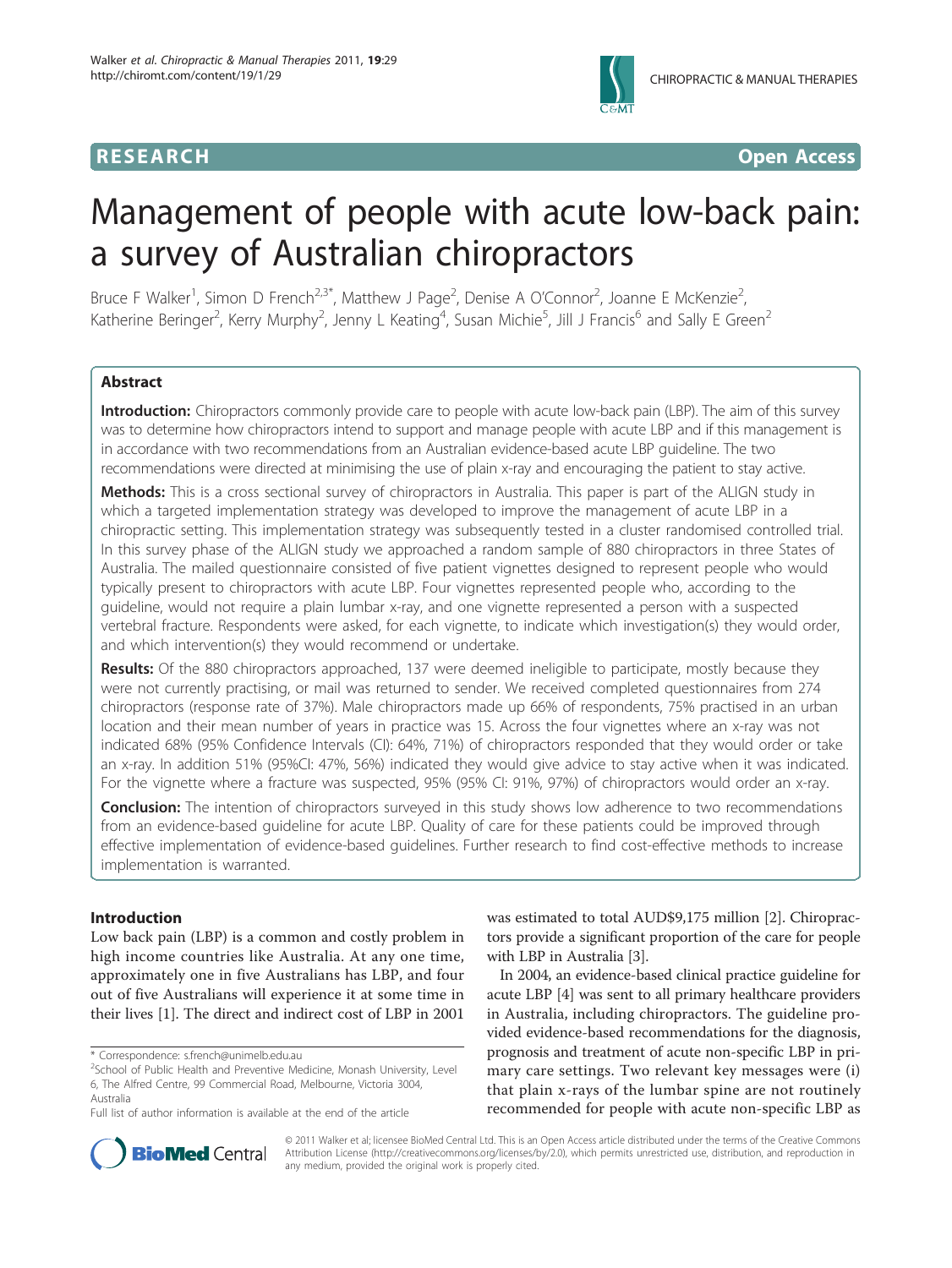they are of limited diagnostic value and provide no benefits in pain, function or quality of life, and (ii) advising these patients to stay active produces a beneficial effect on pain, rate of recovery and function [[4](#page-5-0)]. Although the guideline was released in 2004, more recent systematic reviews of randomised trials still support these two recommendations [\[5](#page-5-0),[6\]](#page-5-0), and a review of LBP guidelines showed that more recent guidelines made similar recommendations [[7\]](#page-5-0).

This paper reports on one phase of the ALIGN study. The ALIGN study explored barriers and enablers to the uptake of the Australian acute LBP guideline in order to develop a targeted implementation strategy for use in a chiropractic setting which was subsequently tested in a cluster randomised controlled trial [\[8](#page-5-0)]. Other aspects of the ALIGN study will be reported elsewhere. The aim of this part of the study was to determine the intended practices of chiropractors in the management of acute LBP and whether they are in accordance with two recommendations in the Australian evidence-based acute LBP guideline [\[4](#page-5-0)] and more generally how chiropractors intend to support or manage people with acute LBP.

# Methods

# Design

This study is a cross sectional survey of chiropractors in Australia.

# Sample size and participants

The sample size was calculated to address the primary aim of the survey which was to identify factors (e.g. knowledge) that were predictive of intention to perform a particular behaviour, and then to use this information to develop the ALIGN implementation strategy. The sample size was calculated to detect a 0.5 difference in intention to perform a particular behaviour, measured on a 7-point Likert scale, between dichotomised factors (assuming an equal distribution of participants in each dichotomy), with 90% power. To detect this difference, a sample of 440 chiropractors was required, assuming a 5% significance level and standard deviation of 1.6 (estimated from a similar survey our study group had undertaken with general medical practitioners [[9\]](#page-5-0)). We allowed for a 50% response rate, and therefore approached 880 chiropractors to participate.

Chiropractors were randomly sampled from three strata, defined by States in Australia, with the same proportion of chiropractors approached in each state. The entire sample frame of 1760 was obtained from the Chiropractic Registration Boards. The numbers approached in Victoria, South Australia, and Western Australia were, respectively, 553, 165, and 162. These States were chosen as other Australian States' Registration Boards would not release contact details of their registrants for research purposes.

## Survey instrument

Five patient vignettes (Additional File [1](#page-5-0)) were adapted from another study in a general medical practice setting [[10\]](#page-5-0). The vignettes were designed to reflect people with acute LBP who would typically present to chiropractors. Elements of each vignette were drawn from the acute LBP guideline, from another study in Victoria that evaluated a media campaign for LBP [[11](#page-5-0)] and from the North-East X-ray Utilisation (NEXUS) study, which evaluated the effectiveness of audit and feedback and educational reminders on United Kingdom general practitioners' ordering of lumbar spine and knee x-rays [\[12](#page-5-0)]. The chiropractor's role and patient elements that were included in each vignette were designed to contextualise the vignettes. These elements were chosen because they have been recognised in previous research as potential barriers to practitioners making decisions consistent with guideline recommendations [\[12](#page-5-0)].

Four of the five vignettes represented people who would not require a plain lumbar x-ray and would benefit from being advised to stay active as per the recommendations from the Australian guideline [\[4](#page-5-0)], and one vignette represented someone with a suspected vertebral fracture who would require a plain x-ray. From a selection of response options respondents were asked to indicate which investigation(s) they would order for the patient described in each vignette, and which intervention(s) they would recommend or undertake (see Additional File [2](#page-5-0) for options given). The investigations or treatments offered as options in the responses were developed by two experienced chiropractors who were investigators on the project team. They were chosen by the chiropractic investigators (BW and SF) as those investigations or treatments most likely to be used or recommended by chiropractors. Chiropractor respondents also had three "other" response options and could write free text to describe their intention. The five patient vignettes were pre-tested in a pilot study using six (of eight randomly sampled) Victorian chiropractors. These chiropractors had previously been interviewed about LBP management in a separate phase of the ALIGN study [[8\]](#page-5-0). The pilot results led to minor changes.

# Survey administration

The Modified Total Design Method [[13](#page-5-0)] was used for chiropractor recruitment. The sample initially received an invitation letter to participate in the study. This letter was accompanied by a plain language statement, consent form, and reply-paid envelope (for returning an individual's decision to opt-in [or opt-out] by mail). A reminder letter was sent to non-respondents every two weeks for up to a total of eight weeks after the initial letter was sent. Both the fourth and eighth week reminder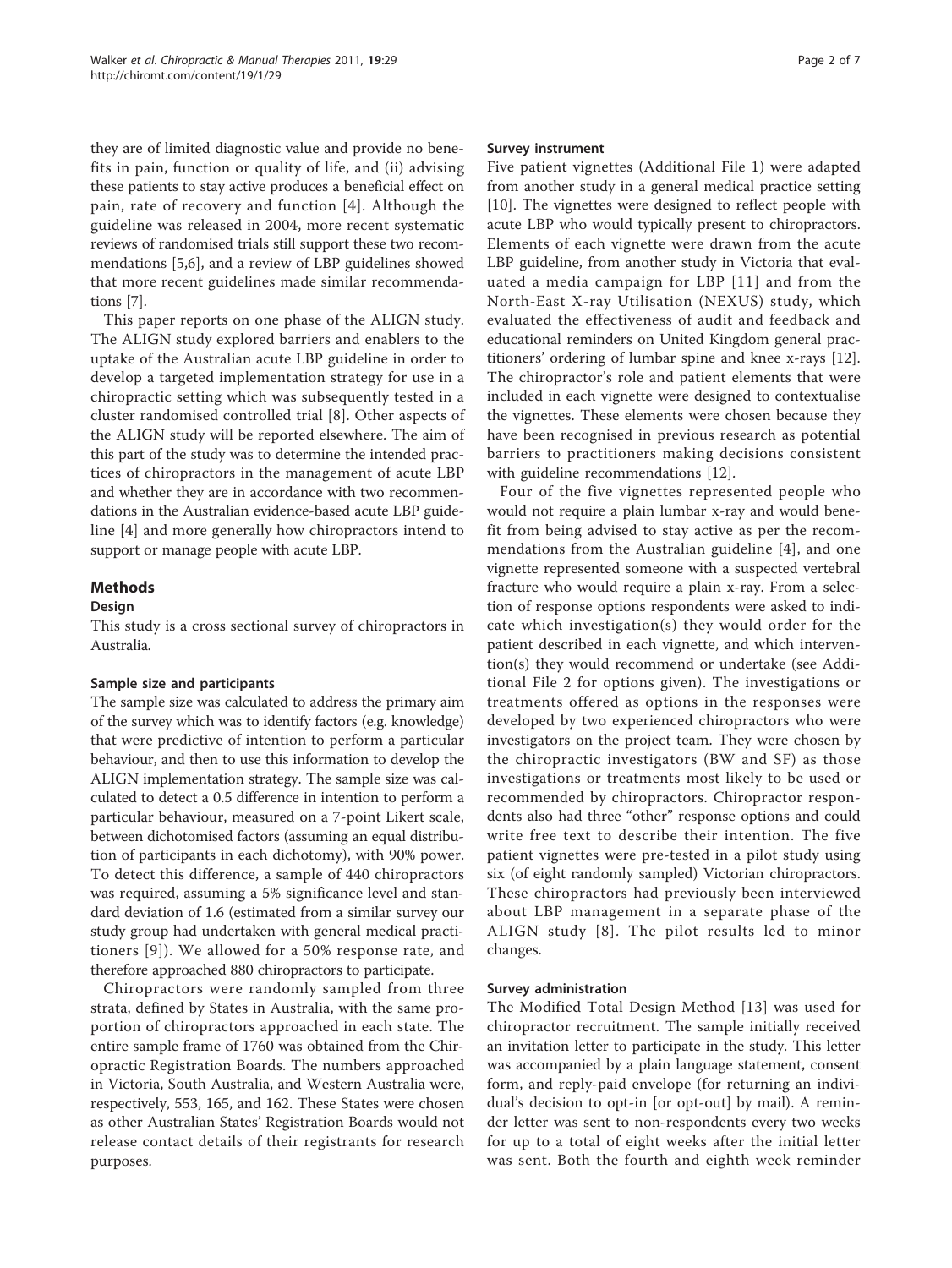letters were accompanied by a plain language statement, consent form, survey document and reply-paid envelope.

The Total Design Method usually includes the use of a return mail card to signify that the respondent has opted-in to the study. The return mail card can also be used by individuals to indicate that they do not wish to participate in the study. In this study we replaced the return mail card with an option on the consent form for individuals to indicate they did not wish to participate (i.e. opt-out) in the study (and not be contacted further about this study). It was therefore considered that a return mail card, as per the Total Design Method, was not necessary in this study.

## Analysis

Double data entry was performed independently by two researchers (MP and KB) and discrepancies were resolved via discussion with a third researcher.

Descriptive statistics were used to describe demographic details of the chiropractic respondents. The percentage of chiropractic respondents indicating which investigation(s) and which intervention(s) they would undertake for each vignette was calculated. Confidence intervals were calculated adjusting for the stratification variable. Exact binomial confidence intervals were calculated when the normal approximation was not valid [[14\]](#page-5-0). Confidence intervals calculated for the percentage of respondents indicating which investigation(s) and which intervention(s) they would undertake across multiple vignettes (e.g. recommending advice to stay active across vignettes 1 to 4) were adjusted to allow for the correlation of responses within chiropractor. Analyses were undertaken using the svy commands in the statistical package Stata (StataCorp. 2007. Stata Statistical Software: Release 10.1. College Station, TX: StataCorp LP) with Taylor series approximations for the estimation of standard errors.

Human research ethics approval for this study was granted by Monash University (CF07/1060 - 2007000274).

#### Results

The survey was administered in April 2009. One-hundred and thirty seven (16%) chiropractors approached were deemed ineligible to participate, mostly because they were not currently practising, or mail was returned to sender. We received completed questionnaires from 274 of 743 eligible chiropractors, resulting in a response rate of 37%. Male chiropractors made up 66% of respondents, 75% practised in an urban location and their mean number of years in practice was 15 (Table [1\)](#page-3-0).

Across the four vignettes where an x-ray was not indicated according to the guideline, 68% (95% CI: 64%, 71%) of chiropractors responded that they would order or take an x-ray, and 51% (95% CI: 47%, 56%) indicated they would give advice to stay active. For the vignette where a fracture was suspected, 95% (95% CI: 91%, 97%) of chiropractors would order an x-ray (Table [2\)](#page-3-0). In addition, across all five vignettes, 25% (95% CI: 20%, 29%) of chiropractors would take, or order, a full spine plain x-ray.

Regarding treatment and management options that the chiropractors would employ 76% (95% CI: 72%, 79%) of chiropractors indicated that they would perform spinal manipulation/adjustment for vignettes 1 to 4 (range 63% to 92%), and 51% (95%CI: 47%, 56%) of chiropractors indicated they would give advice to stay active when it was indicated. Other treatments and care that chiropractors indicated they would provide for each vignette are detailed in Table [3.](#page-4-0) Around one third of chiropractors surveyed (35%; 95% CI: 29%, 40%) indicated that they would perform spinal manipulation of the spine in a patient with a likely fracture for vignette 5.

# **Discussion**

The aim of this survey was to determine if management intended by chiropractors is in accordance with two key recommendations in the Australian evidence-based acute LBP guideline [[4\]](#page-5-0) and more generally how chiropractors intend to support or manage people with acute LBP. Ours is the first study undertaken in Australia, that we are aware of, that has investigated these two key recommendations for people with acute LBP in chiropractic practice.

# X-ray usage

Where an x-ray was not recommended according to the guideline 68% of chiropractors responded that they would order or take an x-ray, indicating an overall x-ray guideline adherence of 32%. It has been reported previously that chiropractors use plain x-rays at a high frequency for people with acute non-specific LBP, with rates varying from 12% to 63% [[15-22\]](#page-5-0). Our findings are consistent with these studies and suggest that a high proportion of chiropractors who responded to this survey are not complying with the guideline on the use of plain x-ray for acute LBP. Some chiropractors order or take plain x-rays to rule out pathology, screen for contraindications to manipulation, assist in the selection and delivery of treatment, and monitor patient progress [\[23](#page-5-0)]. A post-hoc review of the literature found no substantive evidence of harm from chiropractic manipulation because plain x-ray had not been used nor enhanced efficacy.

Across all five vignettes approximately 25% (95% CI: 20%, 29%) of chiropractors would take, or order, a full spine plain x-ray. This was despite the lack of information in the vignettes about any symptoms or examination findings at the other regions of the spine. There is no evidence that full spine x-rays are warranted in these vignettes and this finding is troubling considering the radiation dose that the patient would receive [[24,25](#page-5-0)].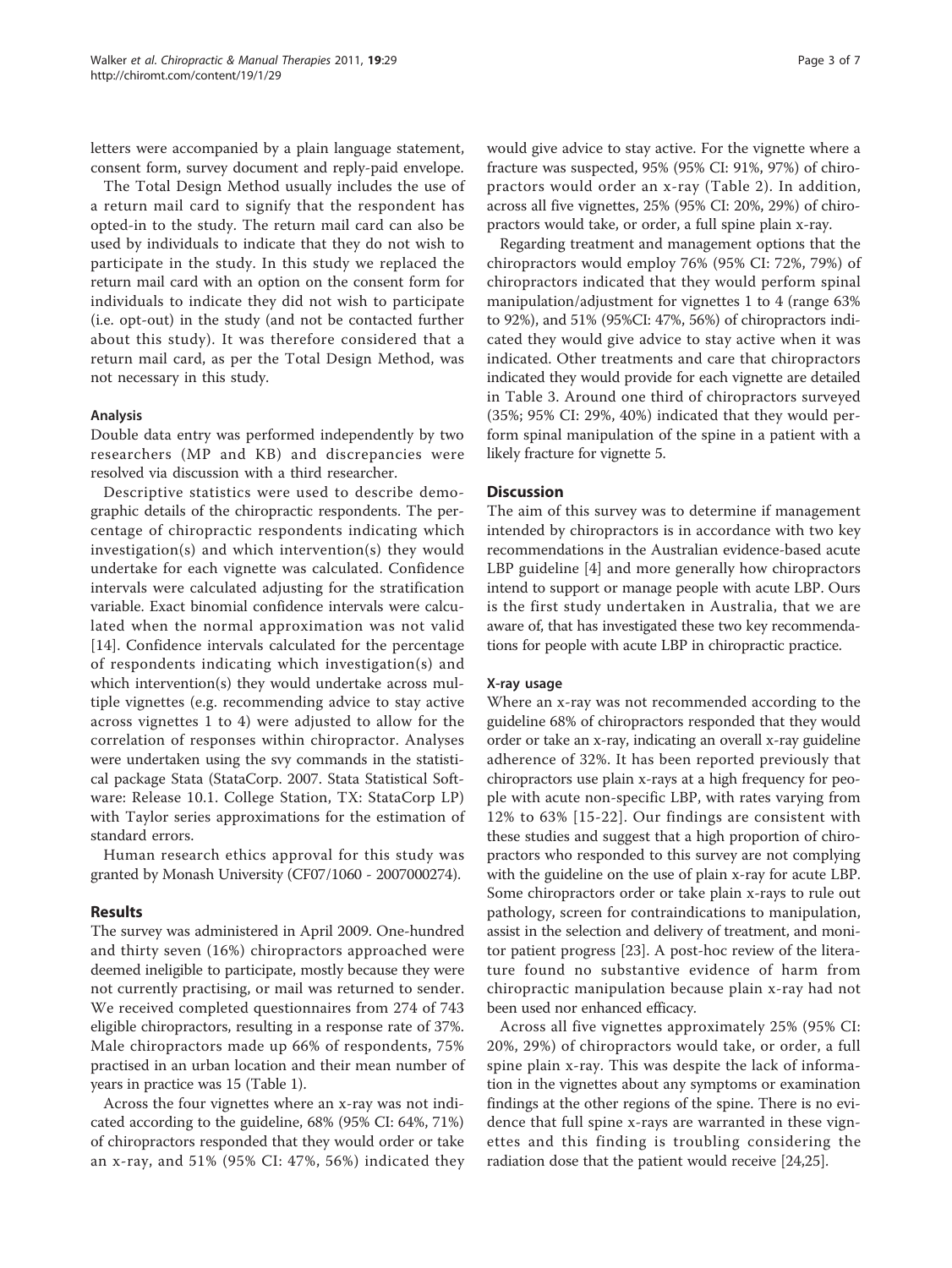<span id="page-3-0"></span>Table 1 Demographic details of chiropractor survey respondents

| Variable                                               | Category | Chiropractors ( $N = 274$ ) |
|--------------------------------------------------------|----------|-----------------------------|
| Sex (n, %)                                             | Male     | 181 (66)                    |
| Age (Mean, SD)<br>(Median, IQR)                        |          | 41 (12)<br>40 (32, 49)      |
| Practice location (n, %)                               | Urban    | 206 (75)                    |
|                                                        | Rural    | 64 (23)                     |
|                                                        | Remote   | 4(1)                        |
| Practice type (n, %)                                   | Group    | 173 (63)                    |
|                                                        | Solo     | 101(37)                     |
| Years in clinical practice (Mean, SD)<br>(Median, IQR) |          | $15(11)^{t}$<br>13(7, 21)   |
| Hours practicing/week (Mean, SD)<br>(Median, IQR)      |          | 30(12)<br>30(25, 35)        |
| Total patients/week (Mean, SD)<br>(Median, IQR)        |          | $104(69)^*$<br>90 (60, 140) |
| Acute LBP patients/week (Mean, SD)<br>(Median, IQR)    |          | $23(24)$ *<br>15(5, 30)     |
| Involvement in teaching (n, %)                         | Yes      | 33 (12.1)                   |
| Formal postgraduate training relevant to LBP (n, %)    | Yes      | $96(35)^{+}$                |
| Access to bulk-billing radiology service (n, %)        | Yes      | 245 (89)                    |
| Take own x-rays (n, %)                                 | Yes      | 52 (19)                     |
| Gonstead practitioner (n, %)                           | Yes      | 31(11)                      |

SD = standard deviation; IQR = interquartile range; LBP = low back pain; Gonstead practitioner: A type of chiropractor known to use plain x-ray more frequently.  $\textsuperscript{+}$  N = 273;  $\textsuperscript{+}$  N = 269;  $\textsuperscript{*}$  N = 264

Around one third of chiropractors surveyed (35%; 95% CI: 29%, 40%) would perform spinal manipulation of the spine in a patient with a likely fracture. We did not investigate the reasons for this, however it may be that a) the potential for fracture diagnosis in the vignette was not considered, or b) the chiropractor intended to apply manipulation to regions above or below the fracture site.

The findings above have implications for patients' safety and health resource use. First, a full spine x-ray will expose the patient to needless ionising radiation, and manipulation of a spinal fracture may worsen the fracture with potentially serious consequences. Second, the findings have implications for third party payments for these extensive and expensive diagnostic imaging.

#### Giving advice to stay active

Over half the chiropractors (51%; 95% CI: 47%, 56%) indicated that in the first four vignettes they would advise the patient to stay active, while 60% (95% CI: 57%, 64%) responded they would give exercises (back specific or general) to people seen who were similar to

| Table 2 Percentage (95% confidence interval) of chiropractic respondents ordering, undertaking, or recommending |  |  |  |  |
|-----------------------------------------------------------------------------------------------------------------|--|--|--|--|
| investigations                                                                                                  |  |  |  |  |

| Investigation                     | Vignette 1 |                       | Vignette 2 |                       | Vignette 3 |          | Vignette 4 |                       | Vignette 5* |                          |
|-----------------------------------|------------|-----------------------|------------|-----------------------|------------|----------|------------|-----------------------|-------------|--------------------------|
| $N = 274$                         |            |                       |            |                       |            |          |            |                       |             |                          |
| Lumbosacral plain x-ray           | 40         | (34, 46)              | 52         | (46, 58)              | 47         | (41, 53) | 40         | (34, 46)              | 67          | (62, 73)                 |
| Lumbosacral CT scan               | 0          | $(0, 2)^+$            |            | $(1, 4)$ <sup>+</sup> | 18         | (13, 22) | 10         | (7, 14)               | 4           | $(2, 7)$ <sup>+</sup>    |
| Lumbosacral MRI                   |            | $(0, 3)$ <sup>+</sup> |            | $(0, 4)$ <sup>+</sup> | 9          | (5, 12)  | 4          | $(2, 7)$ <sup>+</sup> |             | $(1, 5)$ <sup>+</sup>    |
| Full spine plain x-ray            | 24         | (19, 29)              | 32         | (27, 38)              | 14         | (10, 18) | 25         | (20, 30)              | 28          | (23, 33)                 |
| None                              | 34         | (28, 39)              | 14         | (9, 18)               | 20         | (15, 25) | 28         | (23, 34)              |             | $(1, 6)$ <sup>1</sup>    |
| Overall x-ray quideline adherence | 37         | (31, 43)              | 16         | (12, 20)              | 39         | (33, 45) | 37         | (31, 43)              | 95          | $(91, 97)$ <sup>++</sup> |
|                                   |            |                       |            |                       |            |          |            |                       |             |                          |

\* The only vignette where guideline recommends plain x-ray and not advice to stay active

Note: For Vignettes 1-4, x-ray guideline adherence is defined as the number of participants not ordering any type of x-ray (e.g., lumbosacral, full spine, AP lateral, pelvic)

Note: For Vignette 5, x-ray guideline adherence is defined as the number of participants ordering some type of x-ray (e.g., lumbosacral, full spine, AP lateral, pelvic)

† Exact binomial confidence calculated [[14\]](#page-5-0)

‡ Based on 273 participants.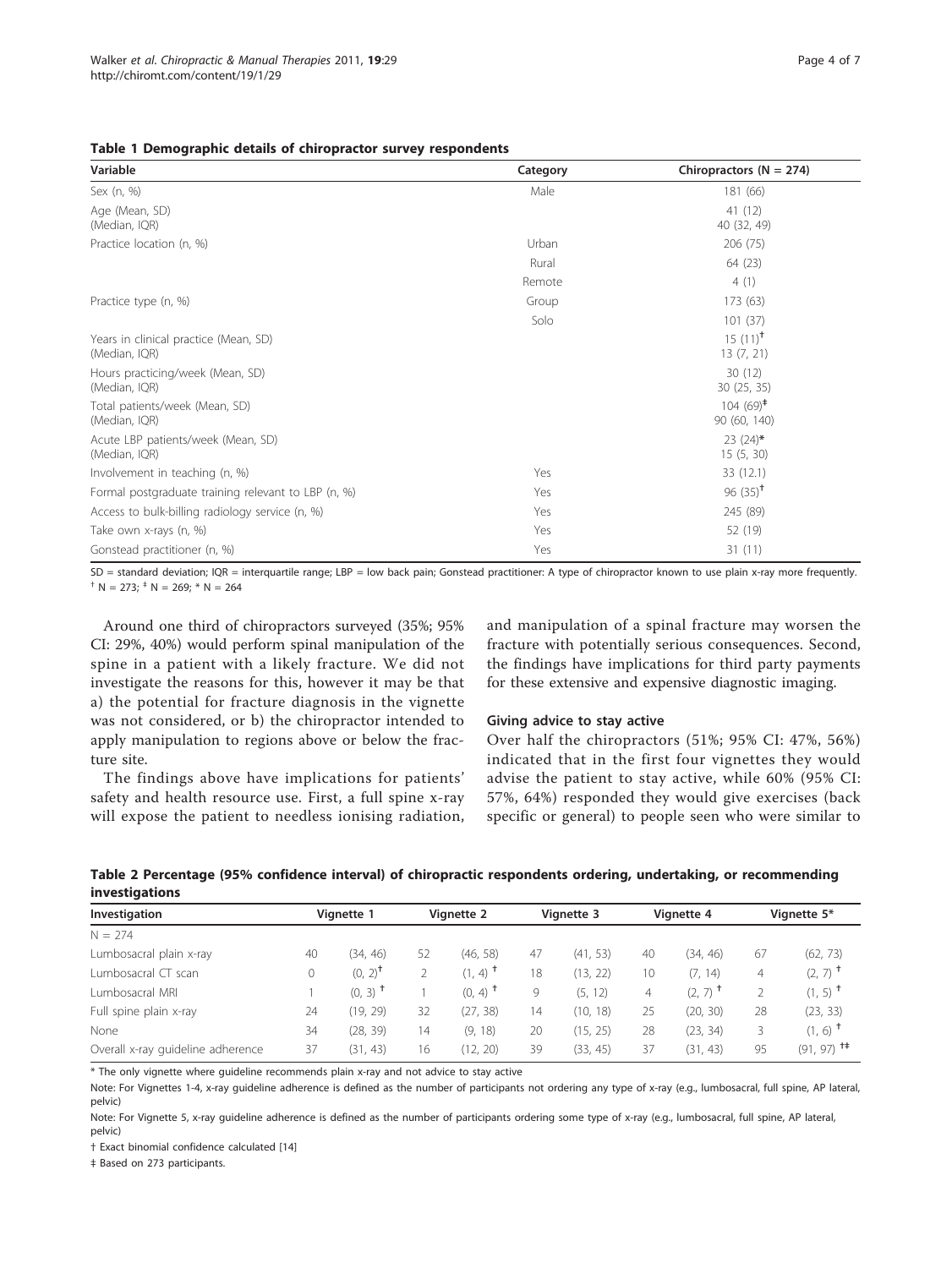| Response options                                        | Vignette 1 | Vignette 2 | Vignette 3 | Vignette 4 | Vignette 5 |
|---------------------------------------------------------|------------|------------|------------|------------|------------|
| Bed rest*                                               | 1(0)       | 1(0)       | 3(1)       | 47(17)     | 36(13)     |
| Bed rest outside quideline recommendations <sup>†</sup> | 0(0)       | 0(0)       | 2(1)       | $12(4)^*$  | <b>NA</b>  |
| Paracetamol                                             | 18(7)      | 21(8)      | 18(7)      | 53 (19)    | 99 (36)    |
| <b>NSAIDs</b>                                           | 38 (14)    | 21(8)      | 65 (24)    | 125 (46)   | 48 (18)    |
| Back exercises                                          | 79 (29)    | 97 (35)    | 133 (49)   | 41 (15)    | 14(5)      |
| General exercise                                        | 135 (49)   | 213 (78)   | 130 (47)   | 94 (34)    | 62(23)     |
| Advice to stay active                                   | 143 (52)   | 183 (67)   | 134 (49)   | 101(37)    | 68 (25)    |
| Advice regarding alternate ways of moving               | 184 (67)   | 168 (61)   | 141(51)    | 169 (62)   | 131 (48)   |
| Advice to avoid pain provoking movements                | 196 (72)   | 181 (66)   | 134 (49)   | 191 (70)   | 155 (57)   |
| Work modification                                       | 105(38)    | 113(41)    | 119(43)    | 132 (48)   | 28 (10)    |
| Spinal manipulation/adjustment                          | 251 (92)   | 219 (80)   | 189 (69)   | 173 (63)   | 95 (35)    |
| Mobilisation                                            | 84 (31)    | 96 (35)    | 66 (24)    | 93 (34)    | 55 (20)    |
| Massage                                                 | 155 (57)   | 162 (59)   | 120 (44)   | 131 (48)   | 106 (39)   |
| Lumbar supports                                         | 10(4)      | 10(4)      | 29 (11)    | 42 (15)    | 23(8)      |
| Spinal traction                                         | 6(2)       | 5(2)       | 21(8)      | 23(8)      | 4(1)       |
| Acupuncture                                             | 15(5)      | 13(5)      | 29 (11)    | 22(8)      | 11(4)      |
| Electrotherapy                                          | 22(8)      | 20(7)      | 24(9)      | 31(11)     | 25(9)      |
| Thermal modalities                                      | 135 (49)   | 105 (38)   | 74 (27)    | 151(55)    | 120 (44)   |
| Printed information                                     | 29 (11)    | 29 (11)    | 15(5)      | 19(7)      | 4(1)       |
| Referral to another health care provider                | 6(2)       | 25(9)      | 84 (31)    | 28 (10)    | 35(13)     |

<span id="page-4-0"></span>Table 3 Interventions undertaken or recommended by chiropractic respondents - n (%)

N = 274 chiropractors unless otherwise specified.

\* Advising bed rest (irrespective of the number of days).

† Advising bed rest for more than 2 days.

 $* N = 268$ 

the first four vignettes. In this sample of chiropractors, there appears to be a need to encourage the giving of advice to patients with acute LBP to stay active, regardless of any exercises they would recommend to the patient in order to bring chiropractic management in line with evidence-based practice.

# Study limitations

The response rate was low (37%) and therefore the results have an increased potential for selection bias where those who choose to participate differ in important characteristics with those who do not choose to participate [[26\]](#page-5-0). It may be speculated that those who responded were more likely to comply with the guideline, in which case we have calculated underestimates of guideline compliance. If this is the case the problem may be greater than our results demonstrate. It also may be speculated that those who responded were less likely to comply with the guideline, in which case we have calculated overestimates of guideline compliance. Regardless, we can only conclude for the respondents to this survey and are not able to generalise to the broader population of chiropractors in these three States of Australia. No data were available for the broader chiropractic population at the time we undertook this study, so we were unable to compare the characteristics of the respondents to the characteristics of the broader Australian chiropractic population to

investigate non-response bias. The response rate is lower than those seen in other surveys of health professionals where a mean of 58% has been reported, however it has also been demonstrated that response rates of health professionals are decreasing over time [[26](#page-5-0)]. Recently published surveys of chiropractors have reported response rates ranging from 38% to 88% [\[27](#page-5-0)-[31\]](#page-6-0).

Patient vignettes are limited by a lack of detail that may be gleaned during a patient consultation, including visual cues relating to pain during an examination. Further, patient vignettes may not be sensitive enough to pick up the fine nuances of practice that would better guide the practitioner [\[32](#page-6-0)]. Therefore, our conclusions are based on a measure of proxy behaviour rather than real behaviour. More research is needed to establish the extent to which proxy measures of behaviour can predict actual behaviour.

# Conclusion

The current intention of a significant number of Australian chiropractors who responded to this survey and who manage people with acute LBP is not in accordance with evidence-based recommendations. Quality of care for these patients could potentially be improved through effective implementation of evidence-based guidelines. Further research to find cost-effective methods to increase implementation is warranted.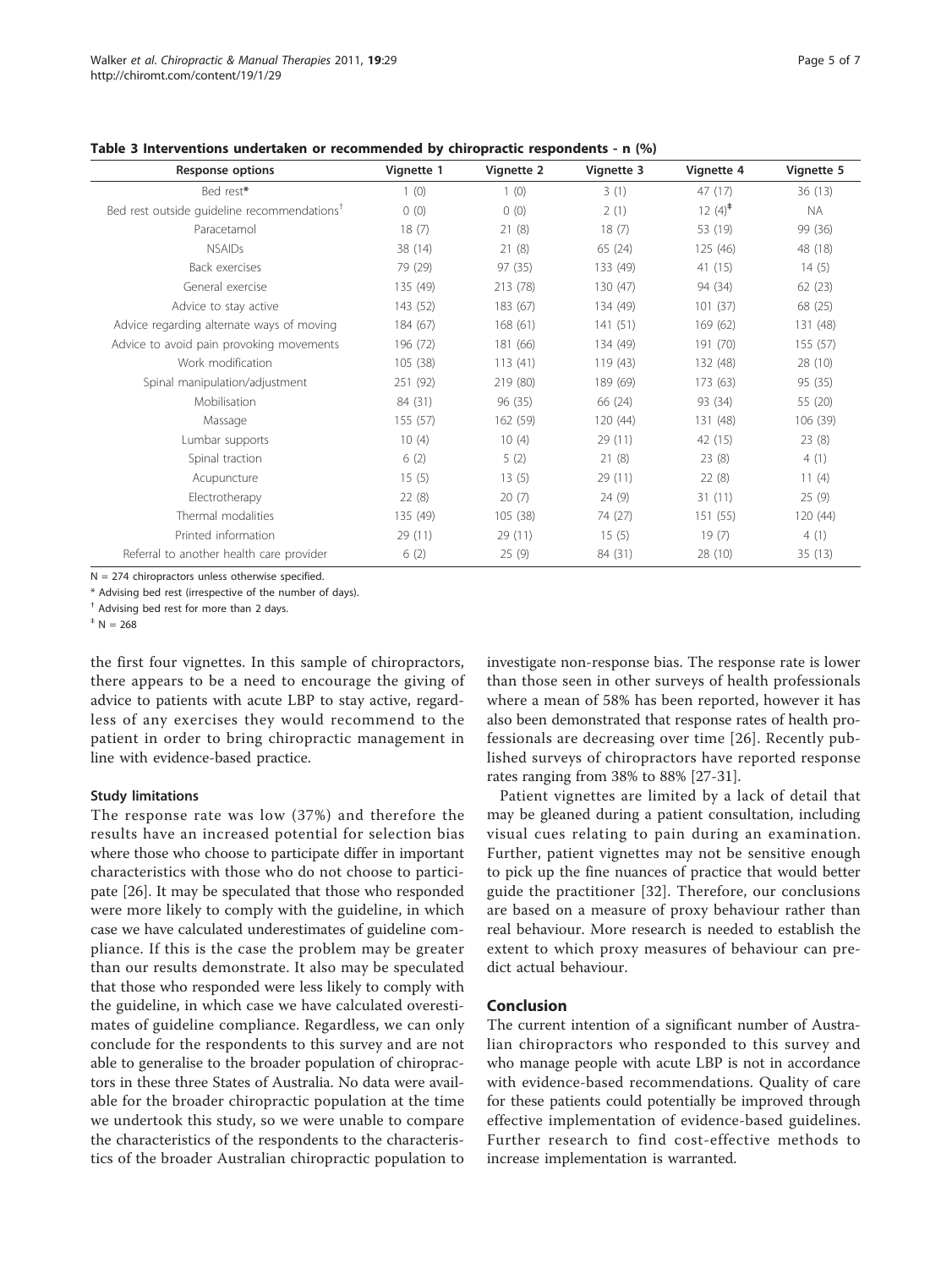# <span id="page-5-0"></span>Additional material

[Additional file 1: P](http://www.biomedcentral.com/content/supplementary/2045-709X-19-29-S1.DOC)atient vignettes. This file contains the five patient vignettes that were used in the survey.

[Additional file 2: I](http://www.biomedcentral.com/content/supplementary/2045-709X-19-29-S2.DOC)nvestigations and intervention options for the five patient vignettes. This file shows the options available to the survey respondents for investigations and interventions for each of the patient vignettes.

#### Acknowledgements

This project was funded by an Australian National Health and Medical Research Council (NHMRC) Project Grant (436767). SDF and DOC are supported by NHMRC Fellowships. The NHMRC has had no involvement in the study design, preparation of the manuscript, or the decision to submit the manuscript. We acknowledge the contribution provided by the ALIGN study group, in particular Jeremy Grimshaw and Duncan Mortimer who were Investigators on the project.

#### Author details

<sup>1</sup>School of Chiropractic and Sports Science, Murdoch University, Murdoch, 6150, Western Australia. <sup>2</sup>School of Public Health and Preventive Medicine, Monash University, Level 6, The Alfred Centre, 99 Commercial Road, Melbourne, Victoria 3004, Australia. <sup>3</sup>Primary Care Research Unit, University of Melbourne, 200 Berkeley St, Carlton, Victoria, 3010, Australia. <sup>4</sup>Department of Physiotherapy, School of Primary Health Care, Faculty of Medicine Nursing and Health Science, Monash University, PO Box 527 Frankston, Victoria, 3199 Australia. <sup>5</sup>Centre for Outcomes Research and Effectiveness, Department of Clinical, Educational and Health Psychology, University College London, WC1E 7HB, London, UK. <sup>6</sup>Health Services Research Unit, Health Sciences Building, University of Aberdeen AB25 2ZD, UK.

#### Authors' contributions

All authors contributed to the design and conduct of the study. SF wrote the first draft of this manuscript with comments from BW. JM undertook the statistical analysis. BW undertook further revisions of the manuscript with feedback from all authors. All authors agreed to the final manuscript.

#### Competing interests

Bruce Walker is Editor in Chief and Simon French is an Associate Editor of Chiropractic & Manual Therapies. All decisions on this manuscript were made by another editor. All other authors declare that they have no competing interests.

#### Received: 13 October 2011 Accepted: 15 December 2011 Published: 15 December 2011

#### References

- Walker BF, Muller R, Grant WD: [Low back pain in Australian adults:](http://www.ncbi.nlm.nih.gov/pubmed/15148462?dopt=Abstract) [prevalence and associated disability.](http://www.ncbi.nlm.nih.gov/pubmed/15148462?dopt=Abstract) J Manipulative Physiol Ther 2004, 27(4):238-244.
- 2. Walker BF, Muller R, Grant WD: [Low back pain in Australian adults: the](http://www.ncbi.nlm.nih.gov/pubmed/15038680?dopt=Abstract) [economic burden.](http://www.ncbi.nlm.nih.gov/pubmed/15038680?dopt=Abstract) Asia-Pacific Journal of Public Health 2003, 15(2):79-87.
- Walker BF, Muller R, Grant WD: [Low back pain in Australian adults. health](http://www.ncbi.nlm.nih.gov/pubmed/15195040?dopt=Abstract) [provider utilization and care seeking.](http://www.ncbi.nlm.nih.gov/pubmed/15195040?dopt=Abstract) J Manipulative Physiol Ther 2004, 27(5):327-335.
- 4. Australian Acute Musculoskeletal Pain Guidelines Group (AAMPGG): Evidence-based management of acute musculoskeletal pain. Brisbane: Australian Academic Press; 2003.
- 5. Chou R, Fu R, Carrino JA, Deyo RA: [Imaging strategies for low-back pain:](http://www.ncbi.nlm.nih.gov/pubmed/19200918?dopt=Abstract) [systematic review and meta-analysis.](http://www.ncbi.nlm.nih.gov/pubmed/19200918?dopt=Abstract) Lancet 2009, 373(9662):463-472.
- 6. Liddle S, Gracey J, Baxter G: [Advice for the management of low back](http://www.ncbi.nlm.nih.gov/pubmed/17395522?dopt=Abstract) [pain: A systematic review of randomised controlled trials.](http://www.ncbi.nlm.nih.gov/pubmed/17395522?dopt=Abstract) Manual Therapy 2007, 12(4):310-327.
- 7. Dagenais S, Tricco AC, Haldeman S: [Synthesis of recommendations for the](http://www.ncbi.nlm.nih.gov/pubmed/20494814?dopt=Abstract) [assessment and management of low back pain from recent clinical](http://www.ncbi.nlm.nih.gov/pubmed/20494814?dopt=Abstract) [practice guidelines.](http://www.ncbi.nlm.nih.gov/pubmed/20494814?dopt=Abstract) Spine J 2010, 10(6):514-529.
- 8. McKenzie JE, O'Connor DA, Page MJ, Mortimer DS, French SD, Walker BF, Keating JL, Grimshaw JM, Michie S, Francis JJ, et al: [Improving the care for](http://www.ncbi.nlm.nih.gov/pubmed/21067614?dopt=Abstract)

[people with acute low-back pain by allied health professionals \(the](http://www.ncbi.nlm.nih.gov/pubmed/21067614?dopt=Abstract) [ALIGN trial\): A cluster randomised trial protocol.](http://www.ncbi.nlm.nih.gov/pubmed/21067614?dopt=Abstract) Implement Sci 2010, 5:86.

- 9. O'Connor D, Green S, French S, King S, Francis J, Grimshaw J, Michie S, McKenzie J, Spike N, Schattner P, et al: Identifying general practitioner beliefs, intentions and behaviour toward uptake of an evidence-based guideline for acute low back pain using the theory of planned behaviour. International Forum IX: Primary Care Research on Low Back Pain Palma de Mallorca, Spain.; 2007.
- 10. McKenzie JE, French SD, O'Connor DA, Grimshaw JM, Mortimer D, Michie S, Francis J, Spike N, Schattner P, Kent PM, et al: [IMPLEmenting a clinical](http://www.ncbi.nlm.nih.gov/pubmed/18294375?dopt=Abstract) [practice guideline for acute low back pain evidence-based](http://www.ncbi.nlm.nih.gov/pubmed/18294375?dopt=Abstract) [manageMENT in general practice \(IMPLEMENT\): Cluster randomised](http://www.ncbi.nlm.nih.gov/pubmed/18294375?dopt=Abstract) [controlled trial study protocol.](http://www.ncbi.nlm.nih.gov/pubmed/18294375?dopt=Abstract) Implement Sci 2008, 3:11.
- 11. Buchbinder R, Jolley D, Wyatt M: [2001 Volvo Award Winner in Clinical](http://www.ncbi.nlm.nih.gov/pubmed/11725233?dopt=Abstract) [Studies: Effects of a media campaign on back pain beliefs and its](http://www.ncbi.nlm.nih.gov/pubmed/11725233?dopt=Abstract) [potential influence on management of low back pain in general](http://www.ncbi.nlm.nih.gov/pubmed/11725233?dopt=Abstract) [practice.](http://www.ncbi.nlm.nih.gov/pubmed/11725233?dopt=Abstract) Spine 2001, 26(23):2535-2542.
- 12. Bonetti D, Eccles M, Johnston M, Steen N, Grimshaw J, Baker R, Walker A, Pitts N: [Guiding the design and selection of interventions to influence](http://www.ncbi.nlm.nih.gov/pubmed/22224110?dopt=Abstract) [the implementation of evidence-based practice: an experimental](http://www.ncbi.nlm.nih.gov/pubmed/22224110?dopt=Abstract) [simulation of a complex intervention trial.](http://www.ncbi.nlm.nih.gov/pubmed/22224110?dopt=Abstract) Social Science & Medicine 2005, 60(9):2135-2147.
- 13. Dillman DA: Mail and internet surveys: the tailored design method: with new internet, visual, and mixed-mode guide, 2nd ed. 2007 update. Hoboken, N.J., Chichester: John Wiley & Sons, Inc; 2007.
- 14. Clopper C, Pearson S: The use of confidence or fiducial limits illustrated in the case of the binomial. Biometrika 1934, 26:404-413.
- 15. Assendelft WJ, Pfeifle CE, Bouter LM: [Chiropractic in The Netherlands: a](http://www.ncbi.nlm.nih.gov/pubmed/7790791?dopt=Abstract) [survey of Dutch chiropractors.](http://www.ncbi.nlm.nih.gov/pubmed/7790791?dopt=Abstract) J Manipulative Physiol Ther 1995, 18(3):129-134.
- 16. Aroua A, Decka I, Robert J, Vader JP, Valley JF: [Chiropractor](http://www.ncbi.nlm.nih.gov/pubmed/12532133?dopt=Abstract)'s use of [radiography in Switzerland.](http://www.ncbi.nlm.nih.gov/pubmed/12532133?dopt=Abstract) J Manipulative Physiol Ther 2003, 26(1):9-16.
- 17. Ammendolia C, Bombardier C, Hogg-Johnson S, Glazier R: [Views on](http://www.ncbi.nlm.nih.gov/pubmed/12381973?dopt=Abstract) [radiography use for patients with acute low back pain among](http://www.ncbi.nlm.nih.gov/pubmed/12381973?dopt=Abstract) [chiropractors in an Ontario community.](http://www.ncbi.nlm.nih.gov/pubmed/12381973?dopt=Abstract) J Manipulative Physiol Ther 2002, 25(8):511-520.
- 18. Ammendolia C, Cote P, Hogg-Johnson S, Bombardier C: [Do chiropractors](http://www.ncbi.nlm.nih.gov/pubmed/18090093?dopt=Abstract) [adhere to guidelines for back radiographs? A study of chiropractic](http://www.ncbi.nlm.nih.gov/pubmed/18090093?dopt=Abstract) [teaching clinics in Canada.](http://www.ncbi.nlm.nih.gov/pubmed/18090093?dopt=Abstract) Spine 2007, 32(22):2509-2514.
- 19. Carey TS, Garrett J: [Patterns of ordering diagnostic tests for patients with](http://www.ncbi.nlm.nih.gov/pubmed/8928987?dopt=Abstract) [acute low back pain. The North Carolina Back Pain Project.](http://www.ncbi.nlm.nih.gov/pubmed/8928987?dopt=Abstract) Ann Intern Med 1996, 125(10):807-814.
- 20. Cherkin DC, MacCornack FA, Berg AO: [Managing low back pain](http://www.ncbi.nlm.nih.gov/pubmed/2976220?dopt=Abstract)–a [comparison of the beliefs and behaviors of family physicians and](http://www.ncbi.nlm.nih.gov/pubmed/2976220?dopt=Abstract) [chiropractors.](http://www.ncbi.nlm.nih.gov/pubmed/2976220?dopt=Abstract) West J Med 1988, 149(4):475-480.
- 21. Kent PM, Keating JL, Taylor NF: [Primary care clinicians use variable](http://www.ncbi.nlm.nih.gov/pubmed/18316237?dopt=Abstract) [methods to assess acute nonspecific low back pain and usually focus on](http://www.ncbi.nlm.nih.gov/pubmed/18316237?dopt=Abstract) [impairments.](http://www.ncbi.nlm.nih.gov/pubmed/18316237?dopt=Abstract) Man Ther 2009, 14(1):88-100.
- 22. Pedersen P, Breen AC: [An overview of European chiropractic practice.](http://www.ncbi.nlm.nih.gov/pubmed/8046278?dopt=Abstract) J Manipulative Physiol Ther 1994, 17(4):228-237.
- 23. Ammendolia C, Hogg-Johnson S, Pennick V, Glazier R, Bombardier C: [Implementing evidence-based guidelines for radiography in acute low](http://www.ncbi.nlm.nih.gov/pubmed/15129199?dopt=Abstract) [back pain: a pilot study in a chiropractic community.](http://www.ncbi.nlm.nih.gov/pubmed/15129199?dopt=Abstract) J Manipulative Physiol Ther 2004, 27(3):170-179.
- 24. Berrington de Gonzalez A, Darby S: [Risk of cancer from diagnostic X-rays:](http://www.ncbi.nlm.nih.gov/pubmed/15070562?dopt=Abstract) [estimates for the UK and 14 other countries.](http://www.ncbi.nlm.nih.gov/pubmed/15070562?dopt=Abstract) Lancet 2004, 363(9406):345-351.
- 25. National Research Council of the National Academies: Health risks from exposure to low levels of ionizing radiation: BEIR VII Phase 2. The National Academies Press, Washington, D.C.; 2006, Available: http://www. nap.edu/catalog.php?record\_id = 11340.
- 26. Cook JV, Dickinson HO, Eccles MP: [Response rates in postal surveys of](http://www.ncbi.nlm.nih.gov/pubmed/19751504?dopt=Abstract) [healthcare professionals between 1996 and 2005: an observational](http://www.ncbi.nlm.nih.gov/pubmed/19751504?dopt=Abstract) [study.](http://www.ncbi.nlm.nih.gov/pubmed/19751504?dopt=Abstract) BMC health services research 2009, 9:160.
- 27. Malmqvist S, Leboeuf-Yde C: [Chiropractors in Finland](http://www.ncbi.nlm.nih.gov/pubmed/22215767?dopt=Abstract)-a demographic [survey.](http://www.ncbi.nlm.nih.gov/pubmed/22215767?dopt=Abstract) Chiropractic & osteopathy 2008, 16:9.
- 28. Schwarz I, Hondras MA: [A survey of chiropractors practicing in Germany:](http://www.ncbi.nlm.nih.gov/pubmed/22215767?dopt=Abstract) [practice characteristics, professional reading habits, and attitudes and](http://www.ncbi.nlm.nih.gov/pubmed/22215767?dopt=Abstract) [perceptions toward research.](http://www.ncbi.nlm.nih.gov/pubmed/22215767?dopt=Abstract) Chiropractic & osteopathy 2007, 15:6.
- 29. Stuber KJ, Grod JP, Smith DL, Powers P: [An online survey of chiropractors](http://www.ncbi.nlm.nih.gov/pubmed/22215767?dopt=Abstract)' [opinions of Continuing Education.](http://www.ncbi.nlm.nih.gov/pubmed/22215767?dopt=Abstract) Chiropractic & osteopathy 2005, 13:22.